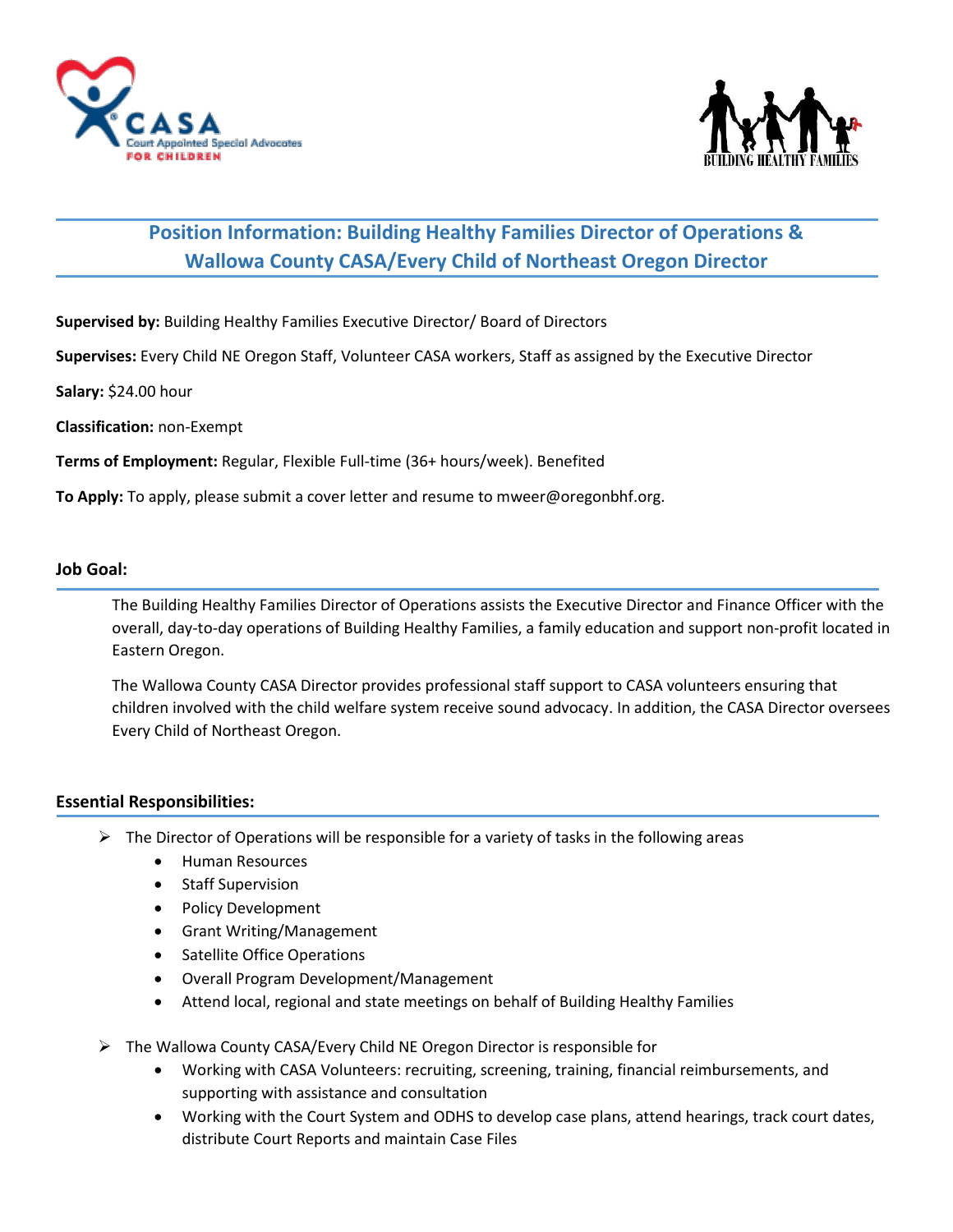- Represents CASA Program in the Community and promoting child abuse awareness throughout Wallowa County
- Develop and maintain effective working relationships with Juvenile Court Judges and clerk attorneys, Juvenile Department Director and staff, DHS managers and staff, District Attorney's office, Attorney General Office, Citizen Review Board, County Mental Health providers, and other agency and program directors and staff
- Recruit, support and recognize Foster Parents through Every Child NE Oregon initiatives
- Participate in the Oregon CASA and Every Child Oregon Directors network activities/meetings
- Complete and record all required paperwork, reporting and data needed to complete grant and national reports
- Assist the fiscal agent with the development of the annual budget and prepare and submit grant application and funding proposals as appropriate
- Ensure active fiscal, program, and governance compliance with National CASA and Oregon standards for CASA program certification
- ➢ Miscellaneous
	- All other duties as may be assigned by Building Healthy Families Executive Director

# **Confidentiality:**

Building Healthy Families employees are required to respect the confidentiality of all clients. Any records concerning specific clients are confidential. Any information passed on is considered violation of privacy and will be treated as a breach of confidentiality. This includes information about children or families, personnel issues, labor relations matters, including bargaining strategies and other program operations as appropriate. Refer to BHF Policies and Procedures manual for more information on confidentiality.

# **General Requirements:**

- ➢ Employees of Building Healthy Families aspire to the following:
	- *A commitment to the agency's mission, vision and values*
	- *A commitment to equipping children and all who care for them for lifelong success*
	- *A commitment to excellence in everything we do*
	- *A commitment to positive performance and a welcoming culture*
	- *A commitment to outcomes, measured results and quality improvement*
	- *A commitment to innovation and to what is possible*
- ➢ Program Participation and Team Member
	- Be present at work in order to provide consistency of services
	- Arrive to work on time; punctually attend and actively participate in all required activities, meetings and trainings
	- Be respectful, cooperative and reliable team member and participate in program activities
	- Project a professional work image, both in dress and manner
	- Demonstrate familiarity with employment policies, performance standards, work plan and commitment to mission and values in the performance of daily duties.
- ➢ Perform all work in compliance with BHF and CASA Standards of Conduct
- $\triangleright$  Adequate means of transportation
- $\triangleright$  And or and other duties deemed necessary by your supervisor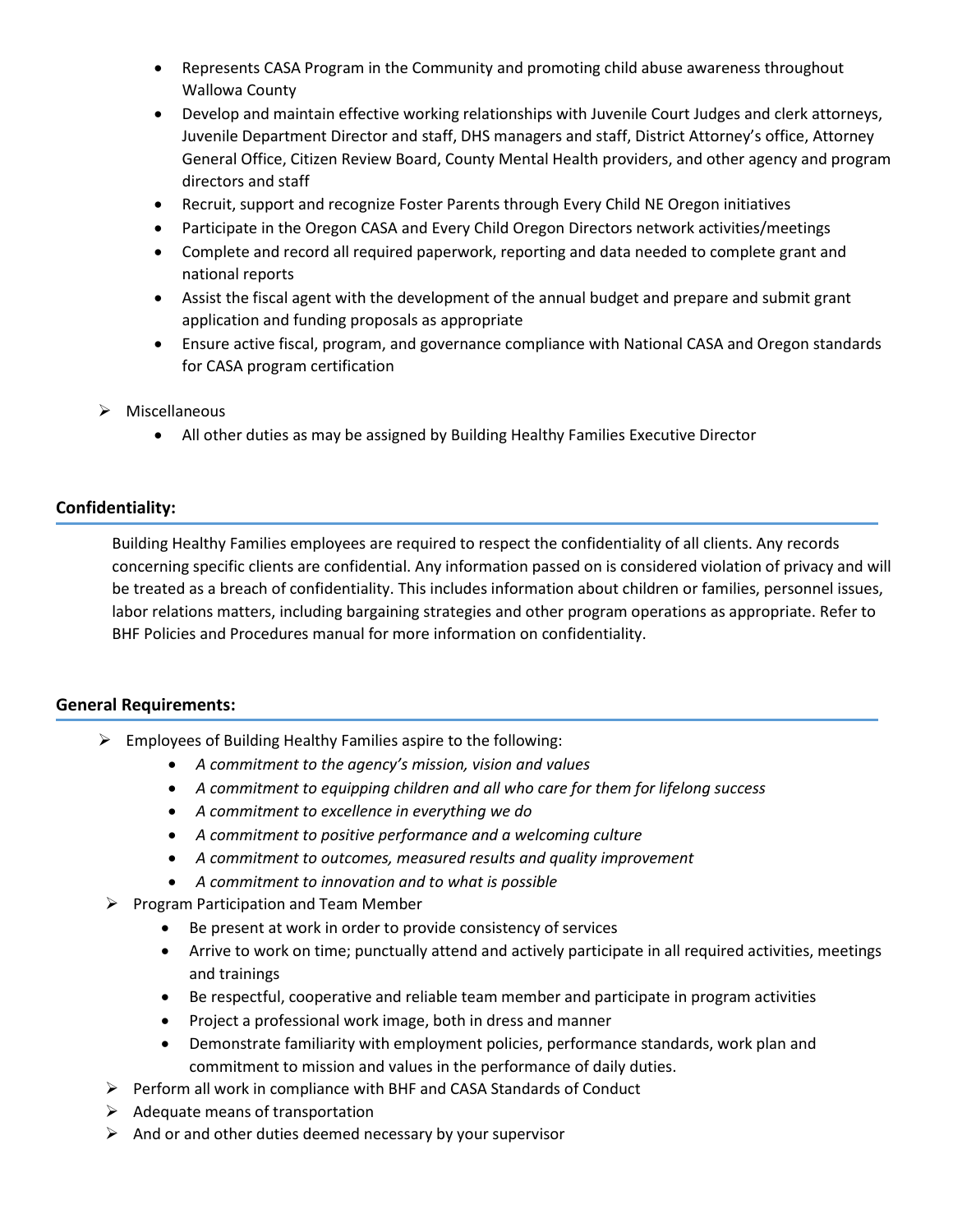## **Education Requirements:**

- $\triangleright$  Bachelor's degree in social service-related field, education, non-profit management or equivalent combination of education and experience.
- $\triangleright$  Prior experience in the field of education, non-profit management, child welfare/ child abuse strongly preferred

#### **Experience and Skills Requirements:**

- $\triangleright$  Exceptional leadership skills
- $\triangleright$  Excellent written and verbal skills
- $\triangleright$  Self-starter: ability to take on tasks with little direction and oversight
- $\triangleright$  The ability to communicate, supervise and empower staff and volunteers to be effective in their roles. Prior experience working with volunteers given preference
- $\triangleright$  The ability to work cooperatively with a variety of state and local agencies and service providers
- ➢ Knowledge and understanding of issues and dynamics with families in crisis relating to child abuse and neglect
- $\triangleright$  Commitment to Building Healthy Families' overall goals and mission
- ➢ Experience providing services to multi-cultural communities (preferred)
- ➢ Knowledge of basic computer skills including use of Microsoft Office (Word, Excel, Publisher and Power Point), email, and internet

## **Physical Requirements:**

The physical demands described here are representative of those that must be met by an employee to successfully perform the essential functions of this job. While performing the duties of this job, the employee is required to:

- $\triangleright$  Travel in the car for long periods of time
- $\triangleright$  Frequently bend and kneel
- ➢ Maintain the safety of the environment and children through visual, auditory and smelling senses
- $\triangleright$  Make precise arm-hand positioning movements and maintain static arm –hand positions
- $\triangleright$  Make skillful, controlled manipulations of small objects
- $\triangleright$  Spend multiple hours per day on the computer and/or phone
- ➢ Perform regular sanitation of office and equipment which may require the use of broom, carpet sweeper and mop

*Reasonable accommodations may be made to enable qualified individuals with disabilities to perform these essential functions*

### **Work Environment/ Conditions:**

- $\triangleright$  Requires working indoors in environmentally controlled conditions
- $\triangleright$  Requires exposure to cleaning fluids and sanitizing agents
- $\triangleright$  Job tasks are performed in close physical proximity to other people